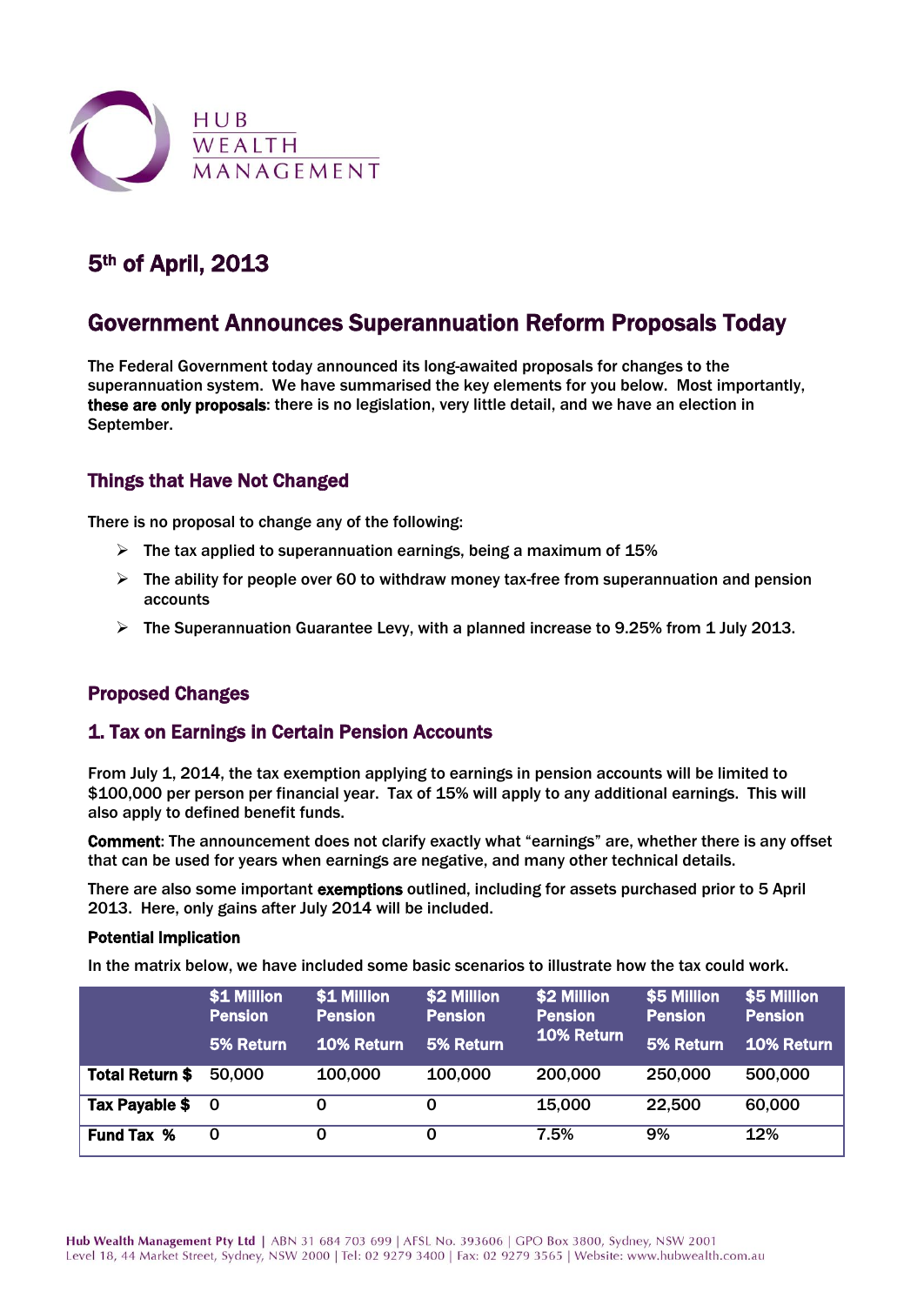

The table above is simplistic – it does not take account of franking credits, reduced tax on capital gains, and other potential factors. It should represent the worst case scenario.

Some other technical points announced:

- $\triangleright$  For assets purchased before 5 April 2013, the reform will only apply to any capital gains that accrue after 1 July 2024
- $\triangleright$  For assets purchases from 5 April 2013 to 30 June 2014, individuals will have the choice of applying the new rules to the entire capital gain, or only the part that accrues after 1 July 2014
- $\triangleright$  For assets that are purchased from 1 July 2014, the reform will apply to the entire capital gain.

## 2. Concessional Contributions Caps

The previous proposal to limit a higher concessional contribution cap only to people with super fund balances below \$500,000 has been scrapped. The proposal now is that an increased concessional contributions cap of \$35,000 will be available to:

- People over 60 from 1 July 2013
- People over 50 from 1 July 2014.

Comment: These are relatively minor changes. The contribution caps will remain very restrictive.

## 3. Excess Contributions Measures

Excess concessional contributions will be able to be withdrawn from the super account from 1 July 2013. The excess will be taxed at marginal personal tax rates plus an interest component.

Comment: More detail is needed. Currently, excess concessional contributions count towards your non-concessional contribution cap of \$150,000 per financial year.

## 4. Social Security Treatment

From 1 January 2014, all new account-based pensions will be subject to the deeming arrangements that apply to other investments for the purpose of the Income Test. All existing pensions at that date will not be impacted.

#### 5. Council of Super Custodians

A council of Super Custodians will be established to ensure that any future changes to superannuation are consistent with an agreed Charter of Superannuation Adequacy and Sustainability.

Comment: some more bureaucracy!